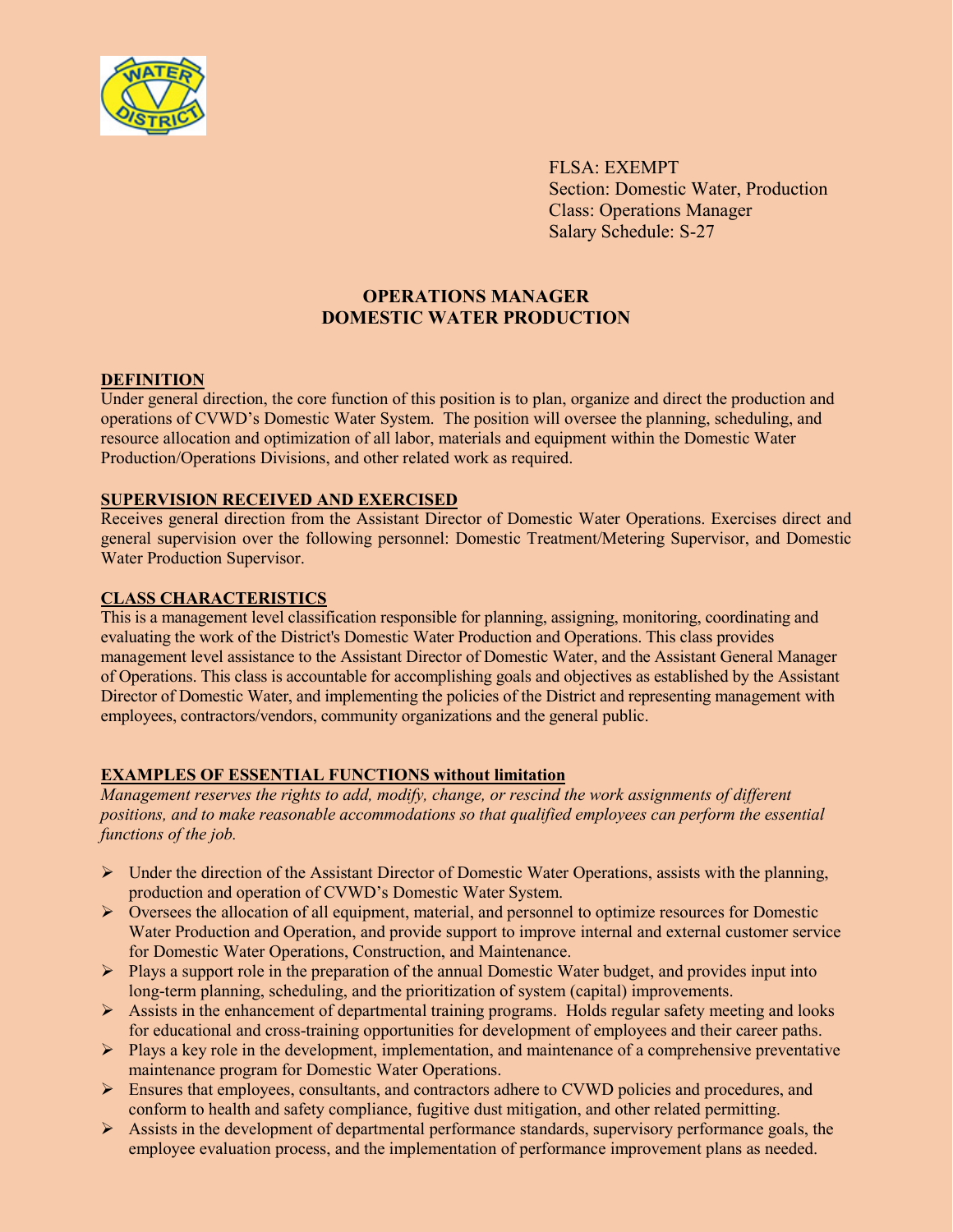Operations Manager, Domestic Water Production Page 2 of 5

- $\triangleright$  Coordinates closely with the Engineering, Environmental Services, Facilities & Maintenance, Finance, and Service Departments to assist with design reviews, service outages, and other related requests.
- $\triangleright$  Develops and assists with the procurement of contractors, suppliers, consultants, and equipment rentals, and upon engagement, provides project management and administration of contracts and agreements.
- $\triangleright$  Play a lead role in the implementation of Asset Management with regards to the Domestic Water System
- $\triangleright$  Perform other related duties and responsibilities as directed.

# **QUALIFICATIONS**

# **Knowledge of:**

- Principles of supervision, conflict resolution, training and leadership development.
- $\triangleright$  Operations, construction, production scheduling, and optimization of resources
- $\triangleright$  State and federal regulations regarding large domestic water systems.
- $\triangleright$  Public finance, budget development and administration, and job costing.
- $\triangleright$  Regulatory issues related to environmental permitting, fugitive dust compliance, confined space, and health and safety standards.
- Principles of the design, operation/production, construction and maintenance of water systems.
- $\triangleright$  Principles and practices of pipeline hydraulics and pumping systems.
- $\triangleright$  Business communications, public speaking, and customer service.
- $\triangleright$  Customer service principles, practices and methods;
- $\triangleright$  Public Sector unionized environment.

## **Ability to:**

- $\triangleright$  Plan, direct and supervise the work of multiple divisions in a collaborative manner.
- $\triangleright$  Evaluate and recommend improvements in operations, policies and procedures;
- $\triangleright$  Organize and prioritize a variety of projects and multiple tasks in an effective and timely manner; organize own work, set division priorities and schedules, and meet critical time deadlines;
- Evaluate trends and performance metrics and prepare technical reports.
- $\triangleright$  Research innovative materials and equipment and provide cost/benefit recommendations.
- **Formulate and implement an effective preventative maintenance program to maximize efficiencies and** resource allocation within Domestic Water Production/Operations.
- $\triangleright$  Work cooperatively with various public agencies, consultants, and customers.
- Exercise sound judgement in the implementation of CVWD policy guidelines.
- $\triangleright$  Communicate effectively both verbally and in writing.
- $\triangleright$  Maintain accurate files and records;
- $\triangleright$  Operate modern office equipment including computer equipment and specialized software applications;
- $\triangleright$  Use tact, initiative, prudence, and independent judgment within general policy, procedural, and legal guidelines; work with a workforce with diverse background and abilities;
- $\triangleright$  Manage multiple task/multiple priorities with frequent interruption and the ability to maintain confidentiality.

# **Education and Experience:**

### License or Certificates:

Valid California Operators license issued by the State Department of Motor Vehicles. Department of Motor Vehicles driving record may influence employment or classification. A Class "A" commercial license is desirable.

### Education:

Distribution 5 (D5) and Treatment 2 (T2) Certifications are required.